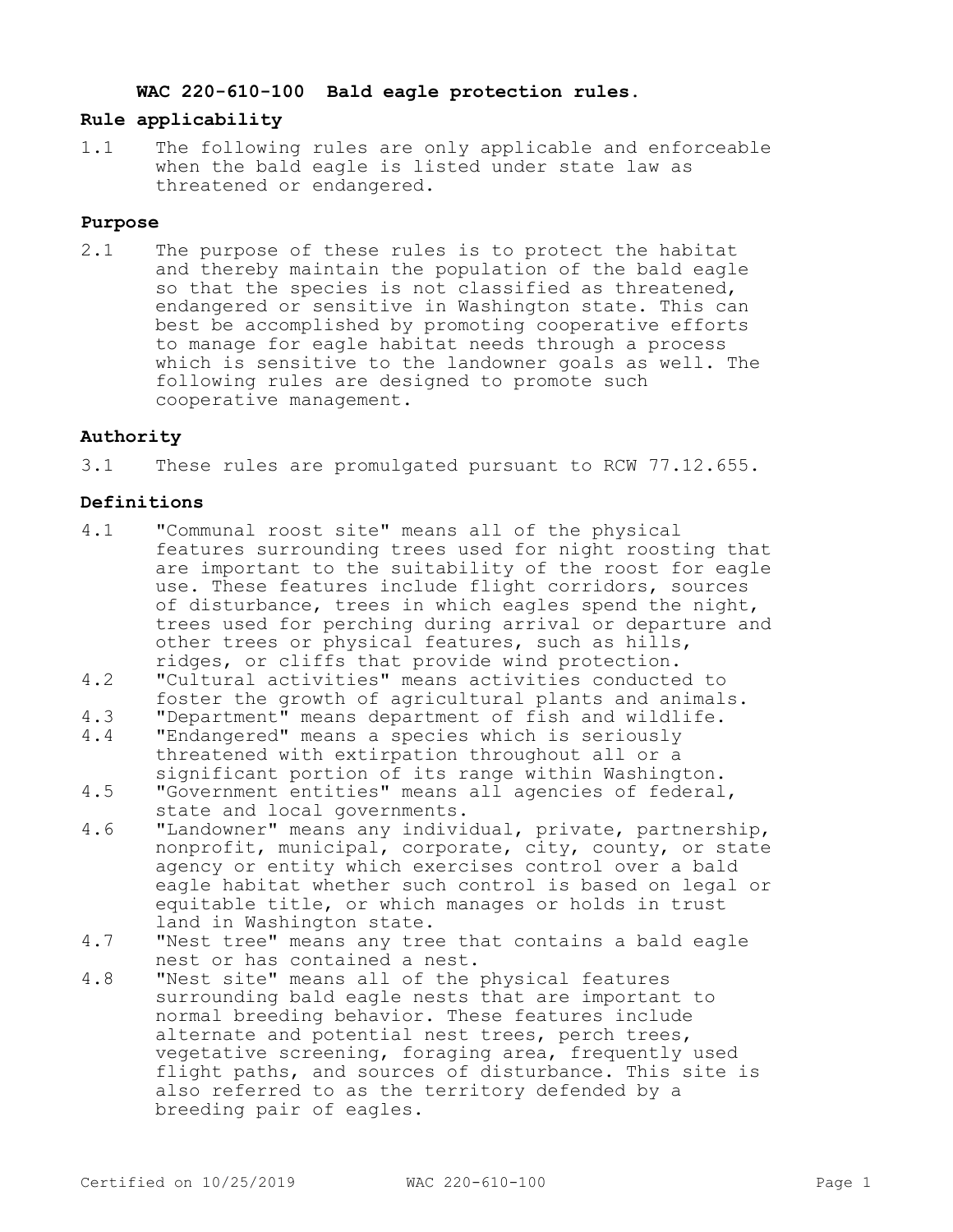- 4.9 "Perch tree" means a tree that is consistently used by eagles. It is often close to a nest or feeding site and is used for resting, hunting, consumption of prey, mating display and as a sentry post to defend the nest.
- 4.10 "Predacides" means chemicals used to kill or control problem wildlife.
- 4.11 "Region" means an ecological/geographic area that forms a unit with respect to eagles, e.g., Hood Canal, lower Columbia River, outer coast and south Puget Sound.
- 4.12 "Sensitive" means any wildlife species native to the state of Washington that is vulnerable or declining and is likely to become endangered or threatened in a significant portion of its range within the state without cooperative management or removal of threats.
- 4.13 "Site management plan" means a legal agreement between the department and the landowner for management of a bald eagle nest or roost site. This plan may be a list of conditions on a permit or a more detailed, sitespecific plan.
- 4.14 "Threatened" means a species that could become endangered within Washington without active management or removal of threats.

## **Applicability and operation**

- 5.1 The department shall make available to other governmental entities, interest groups, landowners and individuals information regarding the location and use pattern of eagle nests and communal roosts.
- 5.2 The department shall itself and through cooperative efforts (such as memoranda of understandings pursuant to chapter 39.34 RCW) work with other government agencies and organizations to improve the database for nest and communal roost site activity and productivity and to protect eagle habitats through site management plans.
- 5.3 The department's goal shall be to identify, catalog and prioritize eagle nest or communal roost sites. The department shall notify permitting agencies of nesting or roost site locations.
- 5.4 When a landowner applies for a permit for a land-use activity that involves land containing or adjacent to an eagle nest or communal roost site, the permitting agency shall notify the department. If the department determines that the proposed activity would adversely impact eagle habitat, a site management plan shall be required. The department, a permitting agency, or wildlife biologist may work with the landowner to develop a plan. The department has final approval authority on all plans.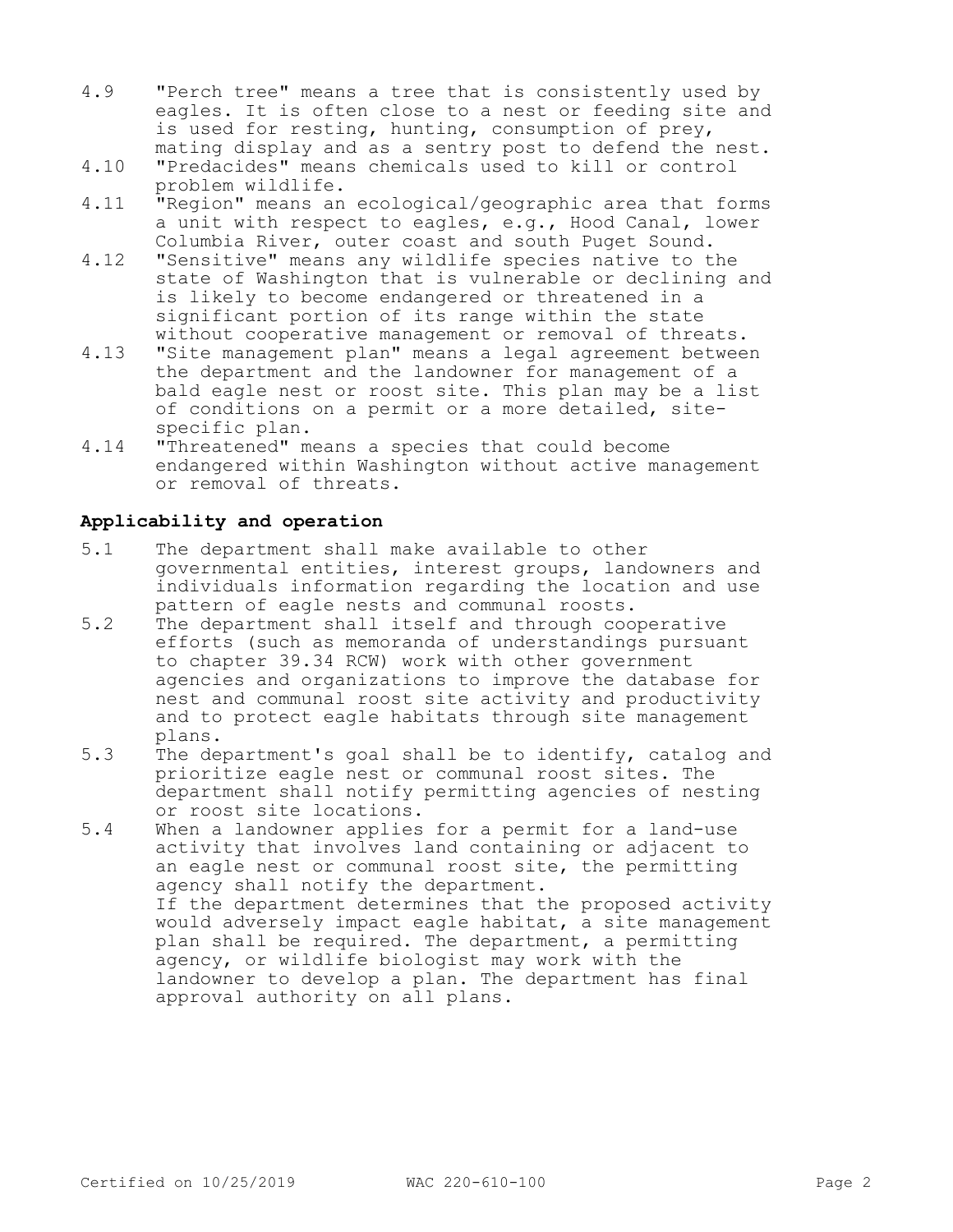- 5.5 It is recognized that normal on-going agricultural activities of land preparation, cultivating, planting, harvesting, other cultural activities, grazing and animal-rearing activities in existing facilities do not have significant adverse consequences for eagles and therefore do not require a site management plan. New building construction, conversion of lands from agriculture to other uses, application of predacides and aerial pesticide spraying, may, following a conference with the department, be subject to the site management planning process described in these rules. 5.6 Emergency situations, such as insect infestation of crops, requires immediate action on the site management
- plan or special permission to address the impending crisis by the department.

## **Site management plan for bald eagle habitat protection**

- 6.1 The purpose of the site management plan is to provide for the protection of specific bald eagle habitat in such a way as to recognize the special characteristics of the site and the landowner's property rights, goals and pertinent options. To this end, every land owner shall have fair access to the process including available incentives and benefits. Any relevant factor may be considered, including, but not limited to, the following:<br>6.1.1 The status of the eagle population in the region.
	- 6.1.1 The status of the eagle population in the region.<br>6.1.2 The useful life of the nest or communal roost The useful life of the nest or communal roost
	- trees and condition of the surrounding forest; the topography; accessibility and visibility; and existing and alternative flight paths, perch trees, snags and potential alternative nest and communal roost trees.
	- 6.1.3 Eagle behavior and historical use patterns, available food sources, and vulnerability to disturbance.
	- 6.1.4 The surrounding land-use conditions, including degree of development and human use.
	- 6.1.5 Land ownership, landowner ability to manage, and flexibility of available landowner options.
	- 6.1.6 Appropriate and acceptable incentive mechanisms such as conservation easements, transfer or purchase of development rights, leases, mutual covenants, or land trade or purchase.
	- 6.1.7 Published recommendations for eagle habitat protection of other government entities such as the U.S. Fish and Wildlife Service.
- 6.2 The site management plan may provide for<br>6.2.1 Tailoring the timing, duration of
	- Tailoring the timing, duration or physical extent of activities to minimize disturbance to the existing eagle habitat and, where appropriate, identifying and taking steps to encourage and create alternative eagle habitat; and
	- 6.2.2 Establishing a periodic review of the plan to monitor whether:
	- a) The plan requires amendment in response to changing eagle and landowner circumstances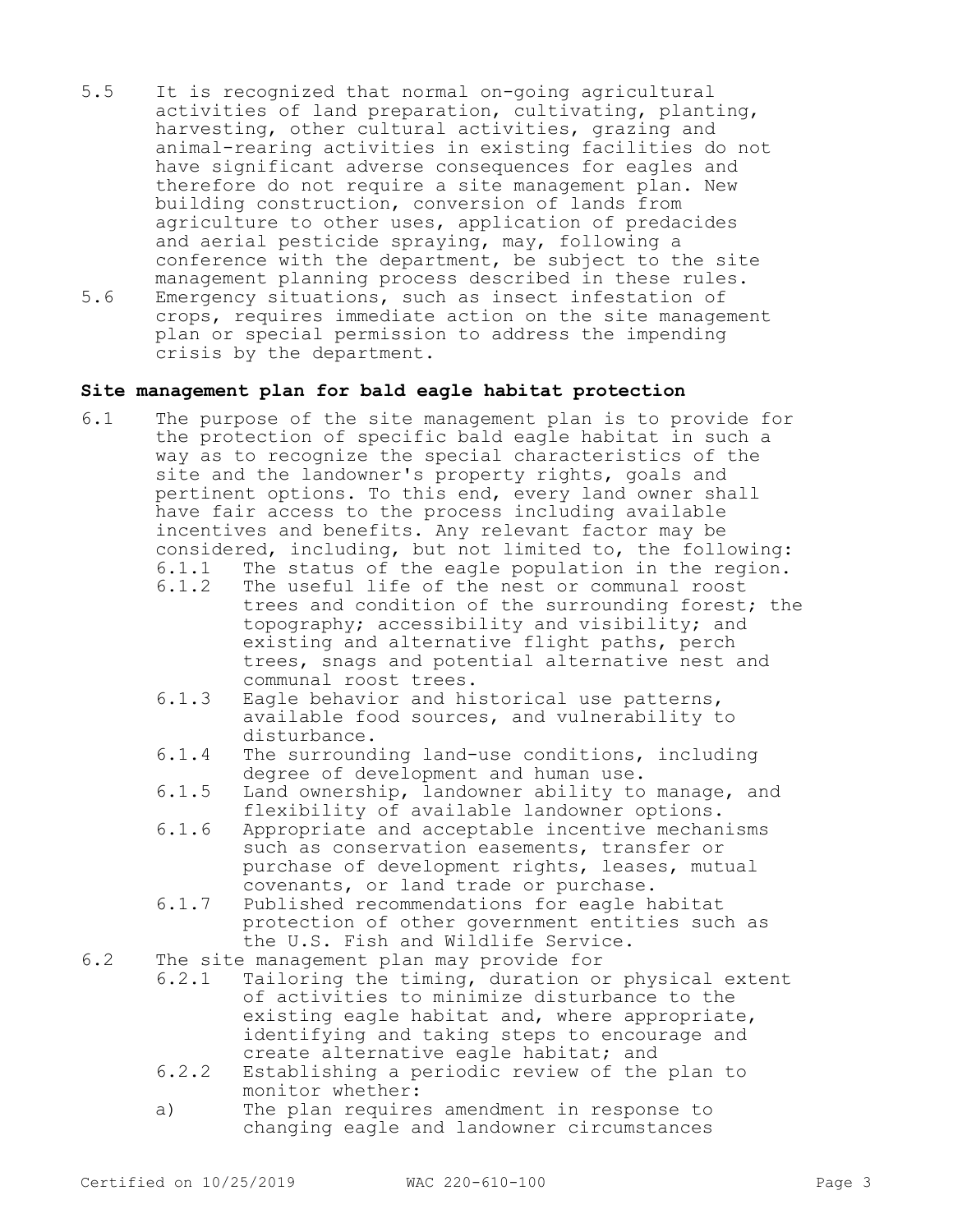- b) The terms of the plan comply with applicable laws and regulations,
- c) The parties to the plan are complying with its terms.
- 6.3 The site management plan may also provide for implementing landowner incentive and compensation mechanisms through which the existing eagle habitat can be maintained or enhanced.

#### **Guidelines for acquisition of bald eagle habitat**

- 7.1 Real property interests may be acquired and agreements entered into which could enhance protection of bald eagle habitat. These include fee simple acquisition, land trades, conservation easements, transfer or purchase of development rights, leases, and mutual covenants. Acquisition shall be dependent upon having a willing seller and a willing buyer. Whatever interest or method of protection is preferable will depend on the particular use and ownership characteristics of a site. In discussing conservation objectives with private or public landowners, the department shall explore with the landowner the variety of protection methods which may be appropriate and available.
- 7.2 The following criteria and priorities shall be considered by the department when it is contemplating acquiring an interest in a bald eagle habitat.
	- 7.2.1 Site considerations:
	- a) Relative ecological quality, as compared to similar habitats
	- b) Ecological viability The ability of the habitat and eagle use to persist over time
	- c) Defensibility The existence of site conditions adequate to protect the eagle habitat from unnatural encroachments
	- d) Manageability The ability to manage the site to maintain suitable eagle habitat
	- e) Proximity to food source<br>
	f) Proximity to other prote
	- Proximity to other protected eagle habitat
	- g) Proximity to department land or other public land
	- h) Eagle population density and history of eagle use in the area
	- i) The natural diversity of native species, plant communities, aquatic types, and geologic features on the site.
	- 7.2.2 Other considerations
	- a) Ownership<br>b) Degree of
	- Degree of threat
	- c) Availability of funding
	- d) Existence of willing donor or seller and prior agency interest

e) Cost

In general, priority shall be given to the most threatened high quality eagle habitats with associated natural values which require the least management.

## **Resolution of site management plan disputes**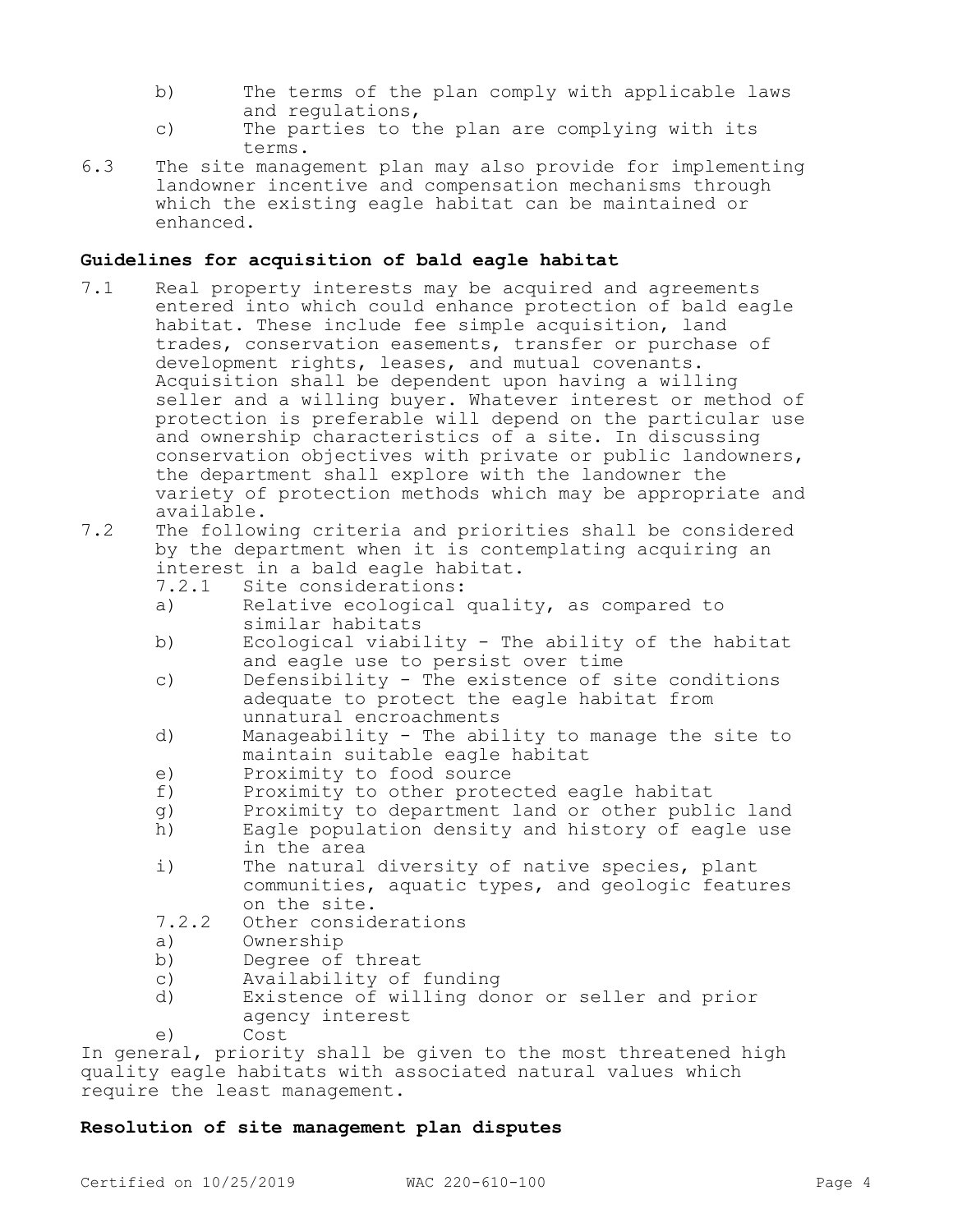- 8.1 The department and the landowner shall attempt to develop a mutually agreeable site management plan within 30 days of the original notice to the department.
- 8.2 Should agreement not be reached, the landowner may request an informal settlement conference with the department.
- 8.3 If the landowner chooses not to use the informal settlement conference process or if resolution is not reached, the department shall within 15 days provide a site management plan to the landowner.
- 8.4 Upon issuance of a final site management plan, the landowner may initiate a formal appeal of the department's decision. The appeal shall be conducted according to the Administrative Procedure Act, chapter 34.05 RCW and the model rules of procedure, chapter 10-08 WAC. A request for an appeal shall be in writing and shall be received by the department during office hours within thirty days of the issuance of the final site management plan. Requests for appeal shall be mailed to Department of Fish and Wildlife, 600 Capitol Way N., Olympia, Washington 98501-1091, or hand delivered to 1111 Washington Street S.E., Wildlife Program, Fifth floor. If there is no timely request for an appeal, the site management plan shall be unappealable.

The written request for an appeal shall be plainly labeled as "request for formal appeal" and shall contain the following:<br>(a) The

- The name, address, and phone number of the person requesting the appeal;
- (b) The specific site management plan that the person contests;
- (c) The date of the issuance of the site management plan;
- (d) Specific relief requested; and
- (e) The attorney's name, address, and phone number, if the person is represented by legal counsel.

The appeal may be conducted by the director, the director's designee, or by an administrative law judge (ALJ) appointed by the office of administrative hearings. If conducted by an ALJ, the ALJ shall issue an initial order pursuant to RCW 34.05.461. The director or the director's designee shall review the initial order and enter a final order as provided by RCW 34.05.464.

## **Penalties**

9.1 Failure of a landowner to comply with the processes set forth in these rules or with the provisions of a site management plan approved by the department constitutes a misdemeanor as set forth in RCW 77.15.130.

[Statutory Authority: RCW 77.04.012, 77.04.013, 77.04.020, 77.04.055, and 77.12.047. WSR 17-05-112 (Order 17-04), recodified as § 220-610-100, filed 2/15/17, effective 3/18/17. Statutory Authority: RCW 77.12.047. WSR 11-10-049 (Order 11-78), § 232-12-292, filed 4/28/11, effective 5/29/11. Statutory Authority: RCW 77.12.047, 77.12.655, 77.12.020. WSR 02-02-062 (Order 01-283), § 232-12-292,